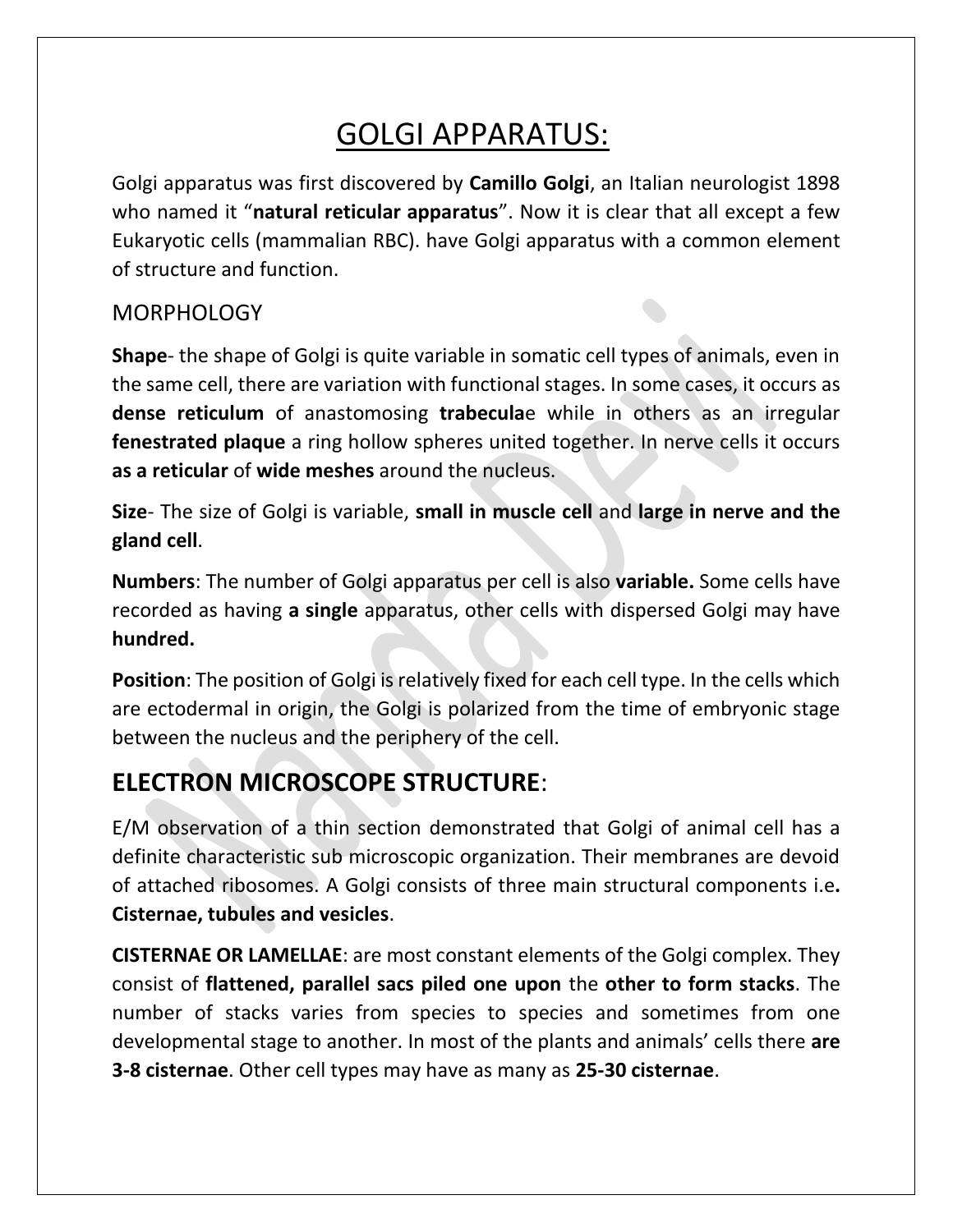According to most authors there are **two well-defined faces** of **cisternae** concave **and the convex, the concave face is referred as mature or forming or distal face and the convex side** is assumed to be the **immature or excit or proximal face**. The **cisternae lie in a parallel array are separated from each other by a space about 200-300 A**º. What holds them together is not yet known. But in few cells a thin layer of electron opaque, sometimes dense material is seen between the cisternae, which at certain regions are more prominent to which Amos and Grimstole (1968) applied the term **nodes.**

**TUBULES**: The peripheral region of cisternae may show which branch and anastomose to produce **Fenestrated system**. They represent the modification and expanded cisternae in which the two membrane of the sac are more widely separated with the vacuolar space enlarged.

**SMALL VESICLES:** A vesicle of about 40 A<sup>o</sup> in diameter are intimately associated with the tubules and may show continuity with them. They arise by budding or pinching off the **ends of the tubules**. These budded particles remain dispersed in the surrounding **hyaloplasm**.

**FORMATION OF GOLGI:** The Golgi complex is constantly being formed, changed, broken down and reformed. It has been variously described as being formed from the **plasmalemma, nuclear envelop, annulate lamellae and the endoplasmic reticulum.** 

# **FUNCTION: Role in protein secretion**:

1.proteins are formed on Several functions have been attributed to Golgi

## A. **Golgi and Cell secretion**:

There are definite evidences which suggest relationship between **Golgi and Cell secretion**. Golgi are very well developed in all the cells exhibiting high secretory activity, clearly suggest that Golgi plays main role in the **formation of secretion granule**.

In some cells, formed products appear in formed products appear in the expanded ends of the Golgi lamellae. In others, the secretory products completely fill the cisternae. In some cases, the end of the Golgi cisternae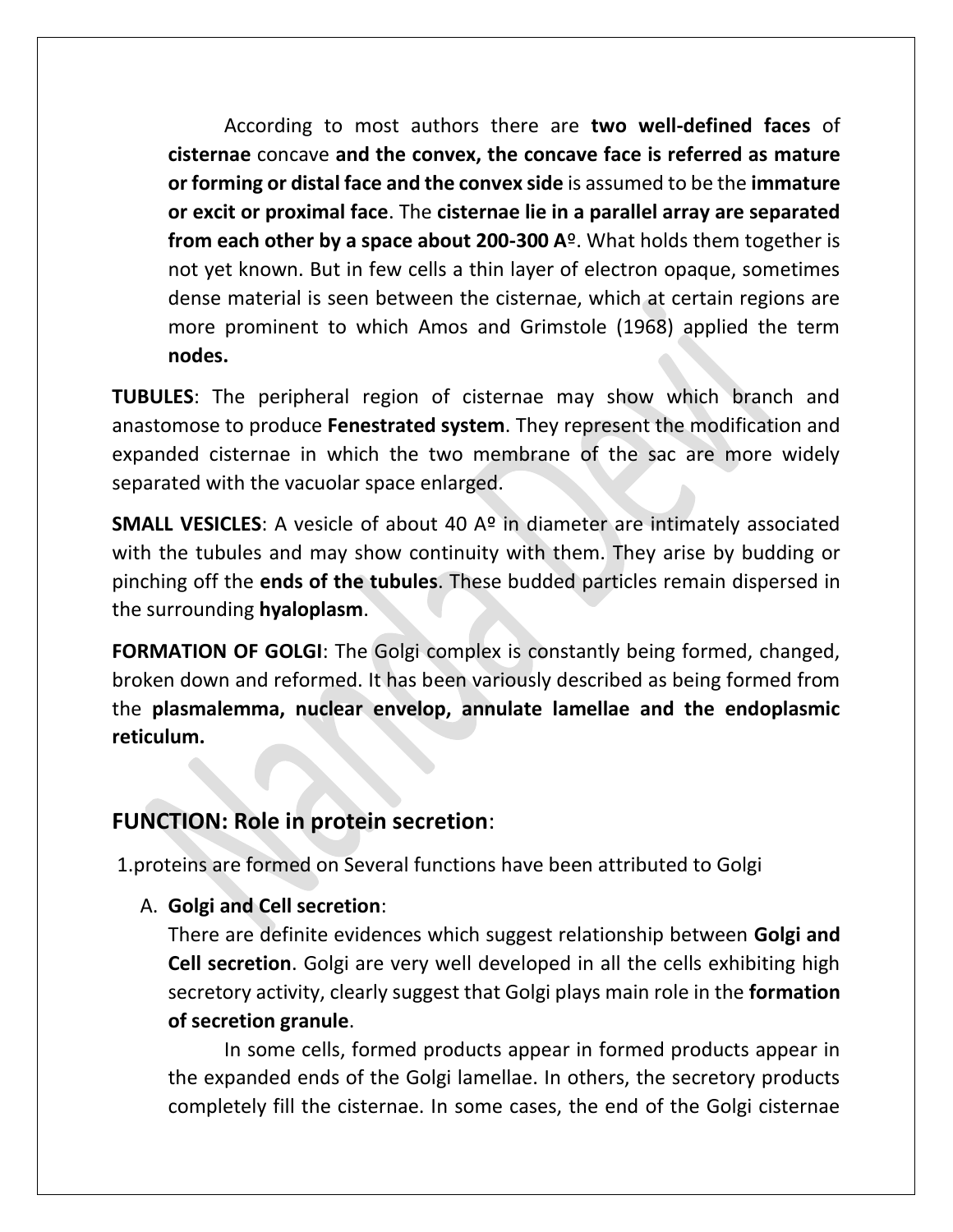may be pinched off to form small secretory granules. In other cases, the individual cisternae on the 'maturing face' may be completely filled with secretory products and then become rounded to form secretory granules.

#### **B. Role on protein secretion**

1. proteins are formed on the ribosomes attached to ER.

2.these nascent proteins are then transferred into the ER.

3.from here they go to the Golgi complex

4.In Golgi complex the proteins are concentrated and transformed into **zymogen granules.**

5.The zymogen granules released from the Golgi complex migrate to the surface of the cell. Here **the limiting membrane of zymogen granules fuses with the plasmalemma**, thus discharging its content.

Golgi complex act as a condensation membrane for protein formed on the ribosome.

#### **C. Synthesis of carbohydrates**

Golgi is also involved in the synthesis of concentration of products rich in carbohydrates.

#### D. **Glycosylation**-

In many cells the protein released from the ER is combined with carbohydrates to produce complex carbohydrate like **glycoprotein, mucopolysaccharides, glycogen and glycolipids**

#### **E: Sulphation**:

Golgi complex takes part in sulphate metabolism**.**

#### **F: plasma membrane formation:**

Secretory granules originating from Golgi complex fuse with the plasma membrane during exocytosis. The membranes of the granules become incorporated into the plasma membrane and thus contributed to the renewal of membrane constituents. The Golgi complex plays an important part in the synthesis of carbohydrate, components of plasma membrane.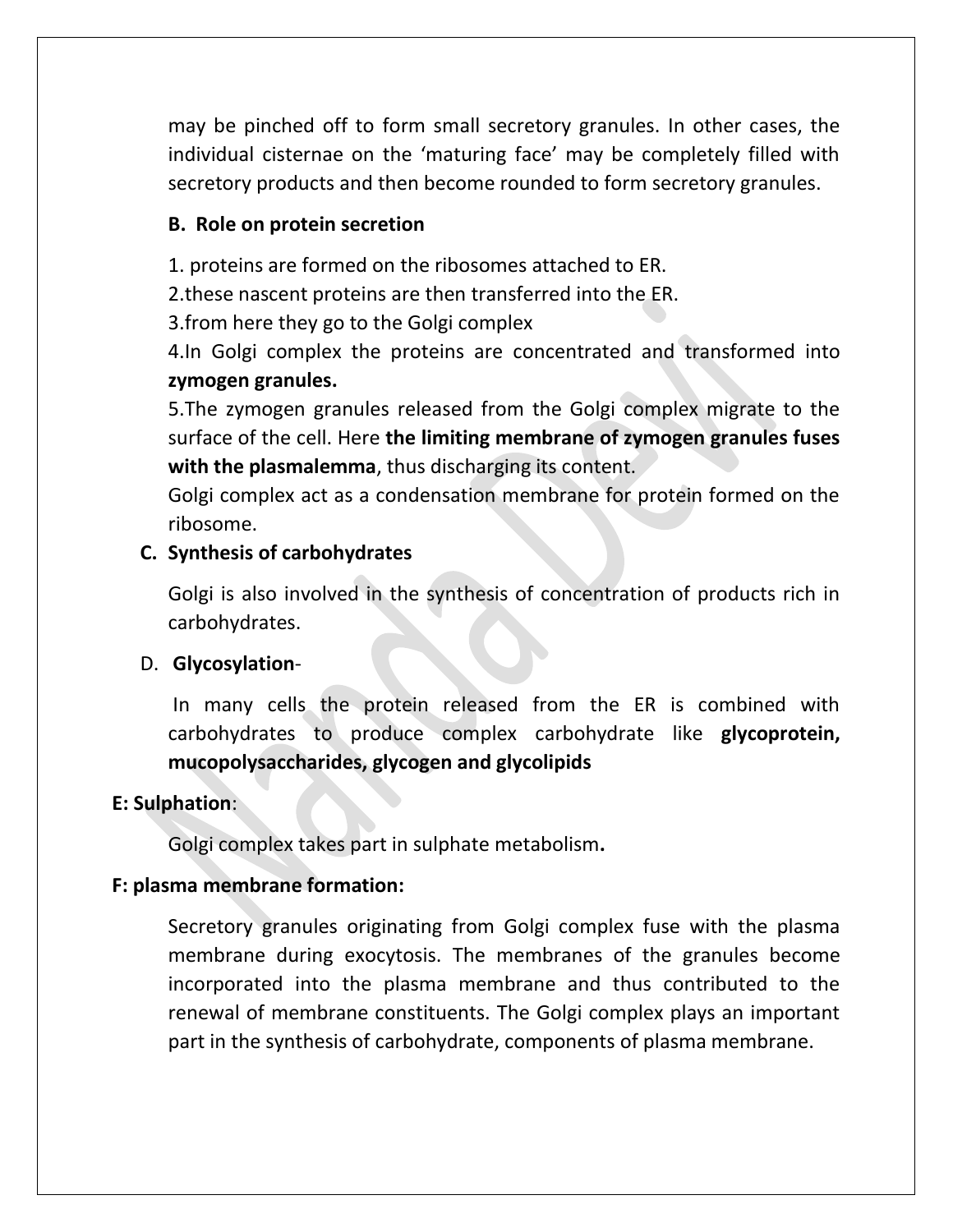In plant cells the plasma membrane of the cells resulting from cell division are contributed by the Golgi complex and the Golgi complex contributes to the biogenesis of the plasma membrane by supplying it with **glycosylated molecules**.

#### F: **plant cell wall formation**

The cell wall of plants is made up of **fibrils** which predominantly contain polysaccharides, along with some lipids and proteins. During cytokinesis a cell plate is formed between the two daughter nuclei and has around it a membrane which later becomes the plasma membrane of the daughter cells.

#### G**. Lipid packaging and secretion**:

Fats are broken down in the digestive tract and are absorbed into the epithelial cells of intestine as **fatty acids** and **monoglycerides.** These substances are used in the synthesis of **lipids**. The epithelial cell secretes **chylomicrons** which contain lipids in the form of **lipoproteins.**

The overall role of the Golgi complex in lipid metabolism appears to be the **concentration and modification of secretory** materials. These changes convert the lipid droplets into **chylomicrons**. The Golgi complex also provides a membrane for the envelopment of lipid so that it can be released from cell.

## **H. Acrosome formation:**

The acrosome vesicles lie in front of the nucleus in the sperm. In the early stages of the developing mammalian spermatids the Golgi complex appears as a spherical body with parallel flattened cisternae and many vacuoles. Later Golgi becomes irregular and the cisternae dilate to form sac proacrosomic granules appear in the center of the Golgi complex and ultimately fuse to form the acrosome.

#### **I. Lysosome Formation:**

Primary lysosomes are formed by the Golgi complex. The ribosomes synthesize lysosomal hydrolases which enter the Endoplasmic Reticulum. The E.R. formed small vesicles of these hydrolases by blebbing (budding), and the vesicles are transferred to the Golgi complex. The cisternae of Golgi complex in turn form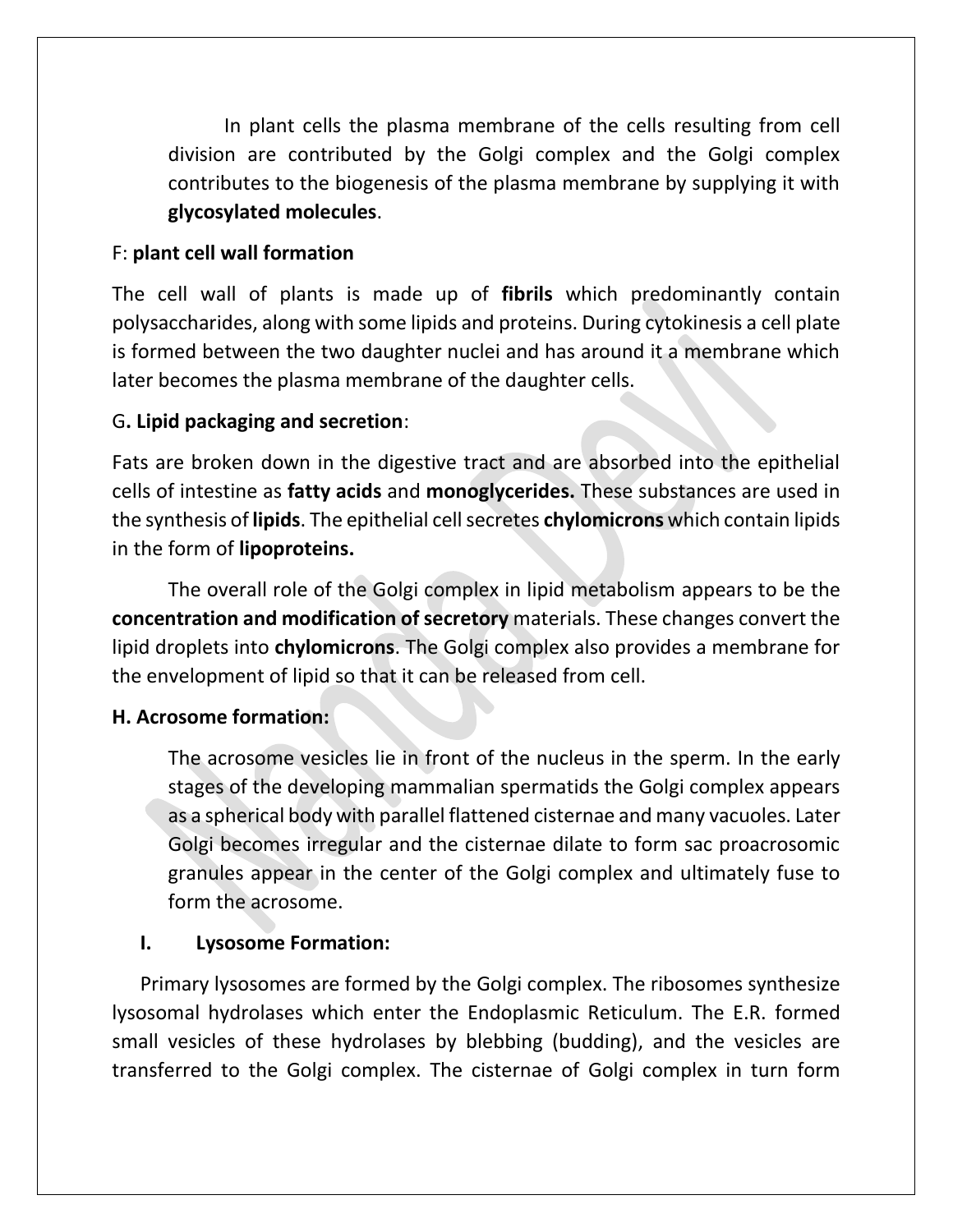vesicles (the primary lysosomes) by blebbing. The primary lysosomes fuse to form secondary lysosomes.

Because of the close functional relationship between the Golgi complex, E.R. and lysosomes, Novikoff has denoted the system as (**GERL**) system. Lysosomes can also arise directly from the E. R. without Golgi complex taking any part for E.g.: liver cells and in neurons.

#### **J. Neurosecretion:**

The neurosecretory materials are synthesis in the ribosome of E.R. it is then transferred in the Golgi complex, where it undergoes packing to form neurosecretory granules.

#### K. **Pigment formation:**

In many mammalians tumor and cancer cells the Golgi complex has been described as the site of origin of pigment granules(melanin).

#### L. **Regulation of fluid balance**:

A homology has been suggested between the Golgi complex and the contractile vacuoles of lower metazoan and protozoa. The contractile vacuoles expel surplus water from the cell. In certain protozoa the Golgi complex is also concerned with regulation of fluid balance.